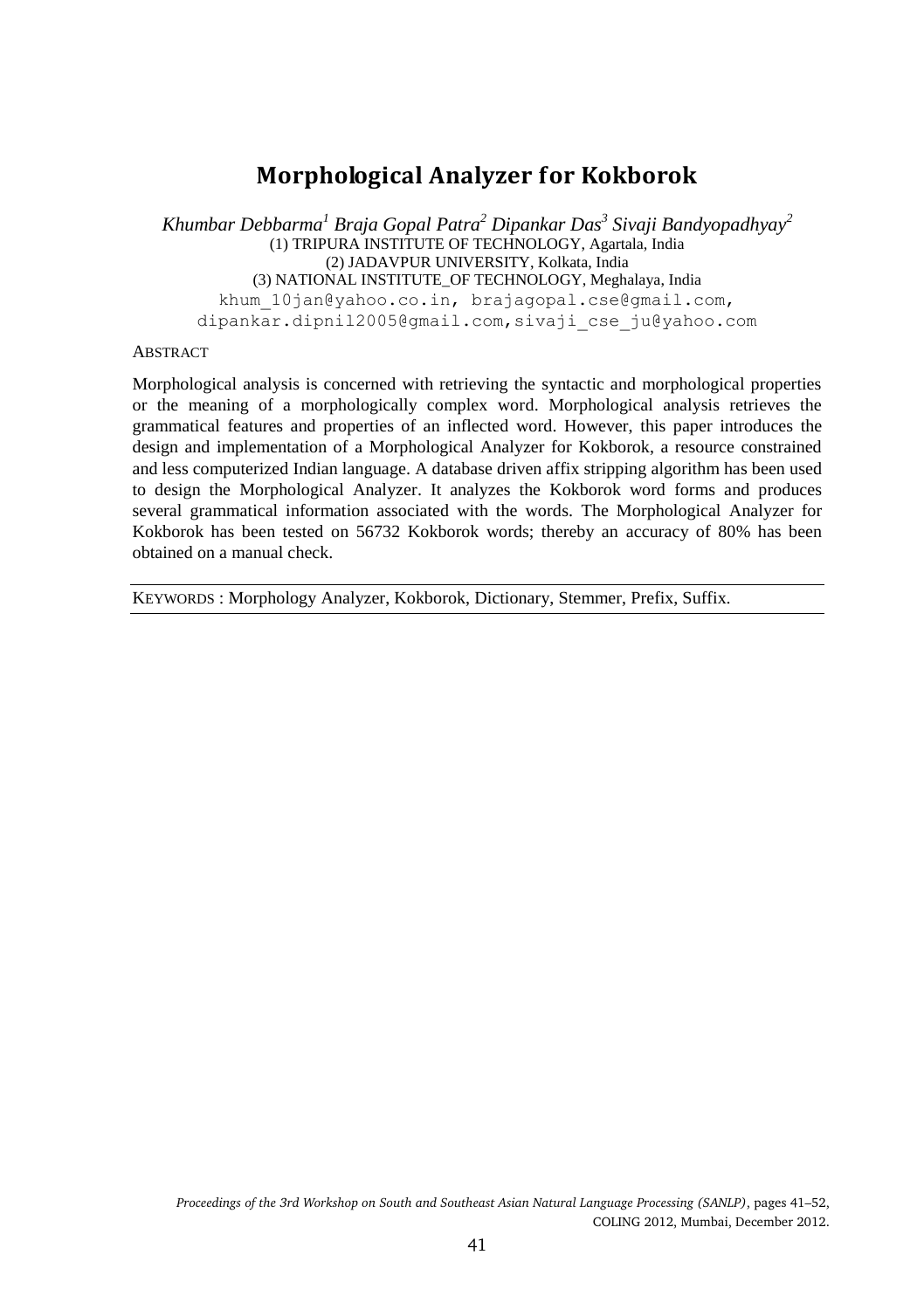#### **1 Introduction**

Kokborok is the native language of Tripura and is also spoken in the neighboring states like Assam, Manipur, Mizoram as well as the countries like Bangladesh, Myanmar etc., comprising of more than 2.5 millions<sup>1</sup> of people. Kokborok belongs to the Tibeto-Burman (TB) language falling under the Sino language family of East Asia and South East Asia<sup>2</sup>. Kokborok shares the genetic features of TB languages that include phonemic tone, widespread stem homophony, subjectobject-verb (SOV) word order, agglutinative verb morphology, verb derivational suffixes originating from the semantic bleaching of verbs, duplication or elaboration. Kokborok is written in the script similar to Roman script.

In general, morphological analysis is the first step to analyze the source language whereas morphology is the field of linguistics that studies the structure of words. The Morphological Analyzer takes one word at a time and produces its structure, syntactic and morphological properties or sometimes the meaning of a morphologically complex word (Dhanalakshmi et al., 2009). The morphological structure of an agglutinative language is unique and capturing its complexity using machines and generate in presentable format is a challenging job. Various approaches are used for building morphological analyzers such as Brute force method, root driven approach, affix stripping etc. (Rajeev et al., 2007; Parakh and Rajesha, 2011).

However, a morphological analyzer is an essential and basic tool for building any language processing application for a natural language e.g., Machine Translation system. Morphological Analyzers are essential technologies for most text analysis applications like Information Retrieval (IR) and Summarization etc. The most obvious applications are found in the areas of lexicography and computational linguistics.

For example, with respect to the word "dogs", we can say that the "dog" is the root form, and's' is the affix. Here the affix gives the number information of the root word. Thus, morphological analysis is found to be centered on the analysis and generation of the word forms. It deals with the internal structure of the words and how those words can be formed. Morphology also plays an important role in applications such as spell checking, electronic dictionary interfacing and information retrieving systems, where it is important that words that are only morphological variants of each other are identified and treated similarly. In natural language processing (NLP) and especially in machine translation (MT) systems, we need to identify words in texts in order to determine their syntactic and semantic properties (Parakh and Rajesha, 2011). Morphological study helps us by providing rules for analyzing the structure and formation of the words.

Several Morphological Analyzers have been developed in different languages using both rule based and statistical methods. Moreover, different approaches to Morphanalyzer for English have already been developed such as in (Minnen et al., 2001). On the other hand, many Morphological Analyzers for Indian Languages have also been developed such as in Hindi (Goyal and Lehal, 2008), Bengali (Das and Bandyopadhyay, 2010), Malayalam (Rajeev et al., 2007), Manipuri (Choudhury et al., 2004; Singh and Bandyopadhyay, 2005) and for four of the languages, viz., Assamese, Bengali, Bodo and Oriya (Parakh and Rajesha, 2011). Manipuri is quite similar to Kokborok as it falls under Sino language family and an accuracy of 75% was achieved in (Choudhury et al., 2004). To the best of our knowledge, no previous work has been done on

 $\overline{\phantom{0}}$ 

<sup>1</sup> http://tripura.nic.in/

<sup>2</sup> http://en.wikipedia.org/wiki/Kokborok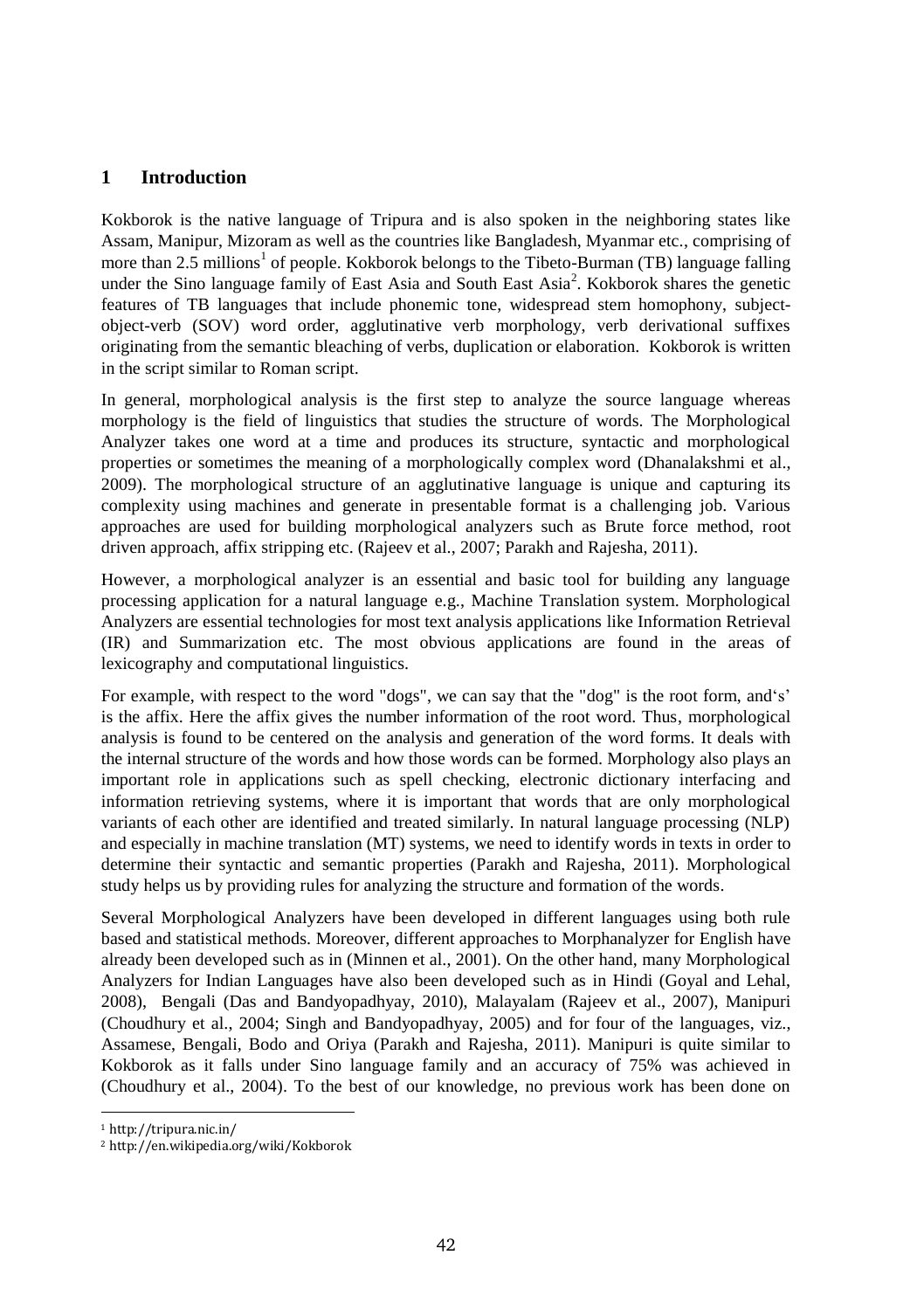developing Morphological Analyzer for Kokborok language, though a stemmer has been developed for Kokborok language (Patra et al., 2011) and its reported average accuracy is 82.9%.

This paper focuses on designing of a database driven affix stripping based Morphological Analyzer in Kokborok. In general, the Kokborok words have complex agglutinative structures. In the present work, a Kokborok morphological analyzer has been developed to analyze the input Kokborok sentence and for each surface level word to produce the root word(s) and associated information like lexical category of the roots, the prefix and/or the suffix using three dictionaries namely root, prefix and suffix. The morphological analyzer uses the Kokborok root words and their associated information, e.g., part of speech information, category of the verbal bound root (action/ dynamic, static) from the Kokborok to English bilingual root dictionary.

The rest of the paper is organized in the following manner. Section 2 provides details of Kokborok word morphology whereas Section 3 provides an elaborative description of the Morphological Analyzer. Next, Section 4 describes the implementation of Morphological Analyzer while Section 5 presents the results and analysis. Finally, conclusions and future directions have been presented.

## **2 Kokborok Word Morphology**

Kokborok language is highly agglutinative and rich in morphology. The verb morphology is more complex compared to noun morphology. Kokborok words can be easily formed by affixations.

#### **2.1 Verb Morphology**

Most verbs have a monosyllabic root, and the main method for processing verb phrases is to add suffixes to the root. Kokborok verbs always occur in bound form to which multiple affixes are added to give the tense, manner of action. The suffixes can be classified in three layers at least (Jacquesson, 2008):

- The immediate layer, just after the root, concerns for instance locative markers: the action may reach far away, or go from up to down etc.
- The medium layer after the locative information concerns actancy: this is the kingdom of factitive, passives, reciprocals etc.
- The outer layer is the so called Tense Aspect Modality (TAM) area, where indications of Tense, Aspect and Mode are given.

#### **2.1.1 Inflectional Morphology**

Inflectional morphology derives words from another word from acquiring certain grammatical features but maintaining the same part of speech or category. There are a number of inflectional suffixes indicating tense of the verb of a sentence. Inflectional morphology is more productive than derivational morphology. First, inflectional morphology is paradigmatic, i.e., every Kokborok verb exhibits a paradigm with each inflectional marker as illustrated in the Table 1.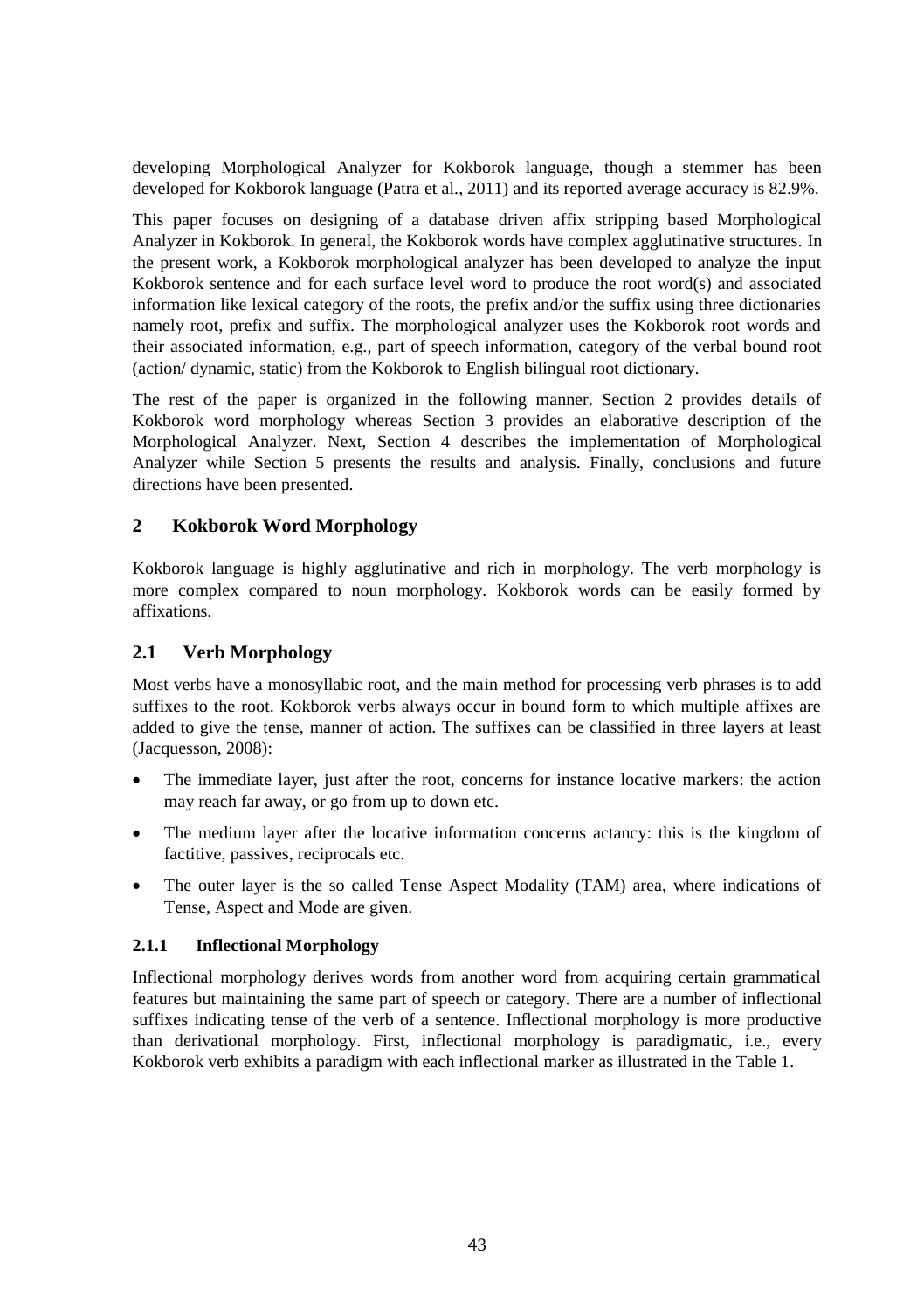| <b>Inflectional affix</b> | <b>Inflection type</b> | Verb    | <b>English meaning</b> |
|---------------------------|------------------------|---------|------------------------|
|                           | Aorist                 | Chaho   | eats                   |
| Anə                       | Future                 | Chahanə | Will eat               |
| Na                        | Verbal noun            | Chahna  | eat                    |

TABLE 1 – Inflectional Paradigm of Verb Chah.

# **2.1.2 Derivational Morphology**

The derivational morphology can be divided into three different levels viz., first level derivation, second level derivation and third level derivation as given in Tables 2, 3 and 4. There are noncategory changing derivational suffixes and category changing derivational suffixes.

| <b>Suffix</b> | Meaning                        | <b>Use and Meaning</b> |
|---------------|--------------------------------|------------------------|
| $-Sa-$        | Upwards $\langle$ Up $\rangle$ | Look up                |
| -khlai-       | Downwards <dw></dw>            | Look down              |
| -lan-         | Away from speaker <lat></lat>  | take away              |
| -gra-         | First in order <pri></pri>     | Go first               |

TABLE 2 – First Level Derivation.

| <b>Suffix</b> | <b>Meaning</b>                 | <b>Use and Meaning</b> |
|---------------|--------------------------------|------------------------|
| -sa-          | Upwards $\langle$ Up $\rangle$ | Look up                |
| -khlai-       | Downwards $&$ Dw $>$           | Look down              |
| -lan-         | Away from speaker <lat></lat>  | take away              |

TABLE 3 – Second Level Derivation.

| <b>Suffix</b> | <b>Meaning/feature</b>           | Use and meaning                 |
|---------------|----------------------------------|---------------------------------|
| $-O-$         | Aorist <aor></aor>               | Go                              |
| -anə-         | Near future <ftp></ftp>          | Will go(may be next year)       |
| -nai-         | Future <fut></fut>               | Will go (on the verge of going) |
| -kha-         | Past < Pf                        | Went                            |
| -li-ja        | Negative $\langle Pf\rangle$ Neg | Did not go                      |
| -kho-         | Still <pf></pf>                  | Still                           |
| -ja-          | Negative                         | Not go                          |
| -glak-        | Negative                         | Will not be going               |

TABLE 4 – Third Level Derivation.

# **2.2 Noun Morphology**

Monosyllabic nouns are relatively rare in Kokborok where bisyllabic formations are dominant. This is due to the widespread process of compounding, either true compounding when two lexical roots form a new word.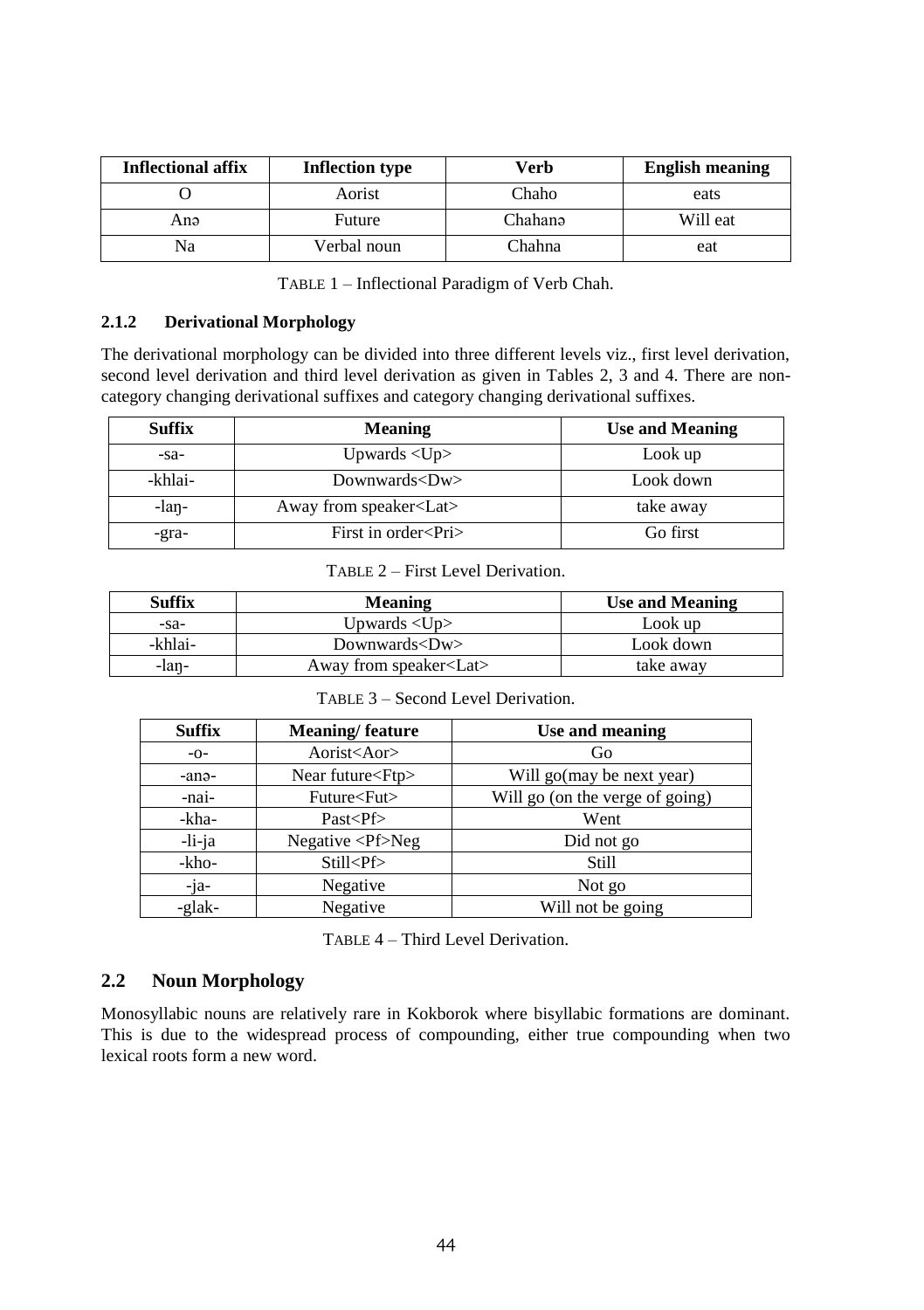# **2.2.1 Inflectional Morphology**

The sole nominal inflectional category is case marking. The category is highly productive, both formally and semantically. The following Table 5 shows the paradigmatic nature of case marking.

| <b>Inflectional Affix</b> | <b>Type</b>          | <b>Surface Words</b>                                     |
|---------------------------|----------------------|----------------------------------------------------------|
| -ni                       | Genitive & ablative  | <i>Nokni, musukni</i> 'from house, cows'                 |
| $-nO$                     | Accusative & dative  | Chwngno, bono 'us, to him'                               |
| $-0$                      | Locative e& illative | $Or$ - <i>o</i> , <i>bisin</i> - <i>o</i> 'here, inside' |

TABLE 5 – Nature of Case Marking.

#### **2.2.2 Derivational Morphology**

Derivational morphology is not productive in that there are apparently arbitrary restrictions on which suffixes may occur with the different categories of nouns. There are no categories of gender and number in Kokborok. No accord of any kind on this respect. Gender is marked as number only when needed not when items have to be feminine or masculine, singular and plural.

- **Gender**: the male role is marked by suffix –*la* in *tokla* (cock). It is unlikely that *joŋgla (frog)* can be explained by this suffix. The suffix  $-j\partial k$  denotes the feminine gender as in *sajǝk* (daughter).
- **Size:** However the suffixes –*ma* and –*sa* forms an antonymic couple specialized in big and small<sub>i</sub> since –*sa* also means offspring or young as in *toksa*(chicken), *t* $\theta$ *ima*(river), *tǝisa*(stream).
- **Number:** plural is in –*rok* and mostly for animates and also used in pronouns. For example *cherai* (child), *cherairok* (children).

# **3 The Morphological Analyzer**

The proposed architecture of Morphological Analyzer is shown in Figure 1. The Morphological Analyzer is composed mainly of three modules: Tokenizer, Stemmer and Morphological Analyzer.

- **Tokenizer**: This module breaks the Kokborok sentence in to its constituent words or tokens for analysis.
- **Stemmer:** it strips the word in to root and affixes.
- **Morphological analyzer**: it analyzes various types of word structures and combines the features associated with the affixes and tags the word.

# **3.1 Dictionary Development**

## **3.1.1 Affix Dictionary**

Altogether 91 affixes are there out of which 76 are suffixes and 19 are prefixes. The various affixes are associated with words belonging to different part of speech to give resultant words with a particular meaning. The statistics of affixes are given in Tables 6 and Table 7.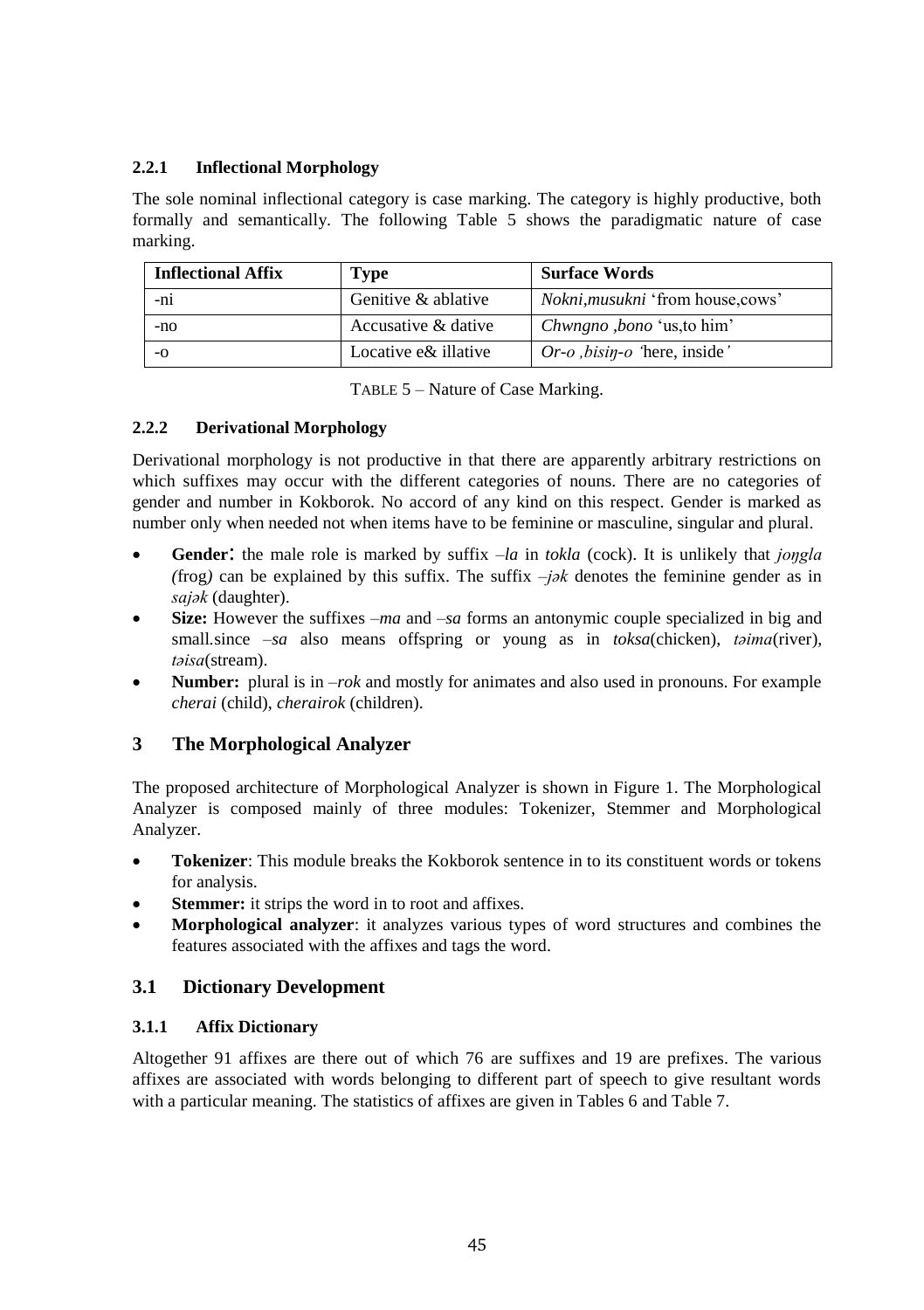

FIGURE 1 –Architecture of Morphological Analyzer for Kokborok

| Type         | No. of prefix | No. of suffix |
|--------------|---------------|---------------|
| Derivational |               | 15            |
| Inflectional | 10            | 61            |

TABLE 6 – Statistics of Prefix types.

| Lcat      | No. of prefix | <b>No. of Suffix</b> |
|-----------|---------------|----------------------|
| Noun      | 13            | 10                   |
| Verb      |               | 44                   |
| Adjective |               | າາ                   |

TABLE 7 – Statistics of Suffix types.

Table 8 shows the affix dictionary entries where lcat, pers and emph are the features associated with each affix.

| Kokborok_prefix   Icat |      | pers | Emph |
|------------------------|------|------|------|
| Masema                 | Verb |      | Emph |

TABLE 8 – Affix Dictionary Entries.

# **3.1.2 Root Dictionary**

Altogether 2000 Kokborok root words have been collected, digitized and stored along with the associated information in root dictionary and the dictionary stores attribute of each Kokborok root words such as the part of speech (POS) and its English meaning. Root Dictionary has been developed by stemming the corpus collected from the Bible and the story books and the stemmed data are checked manually. Then we have assigned the POS and the English meaning manually.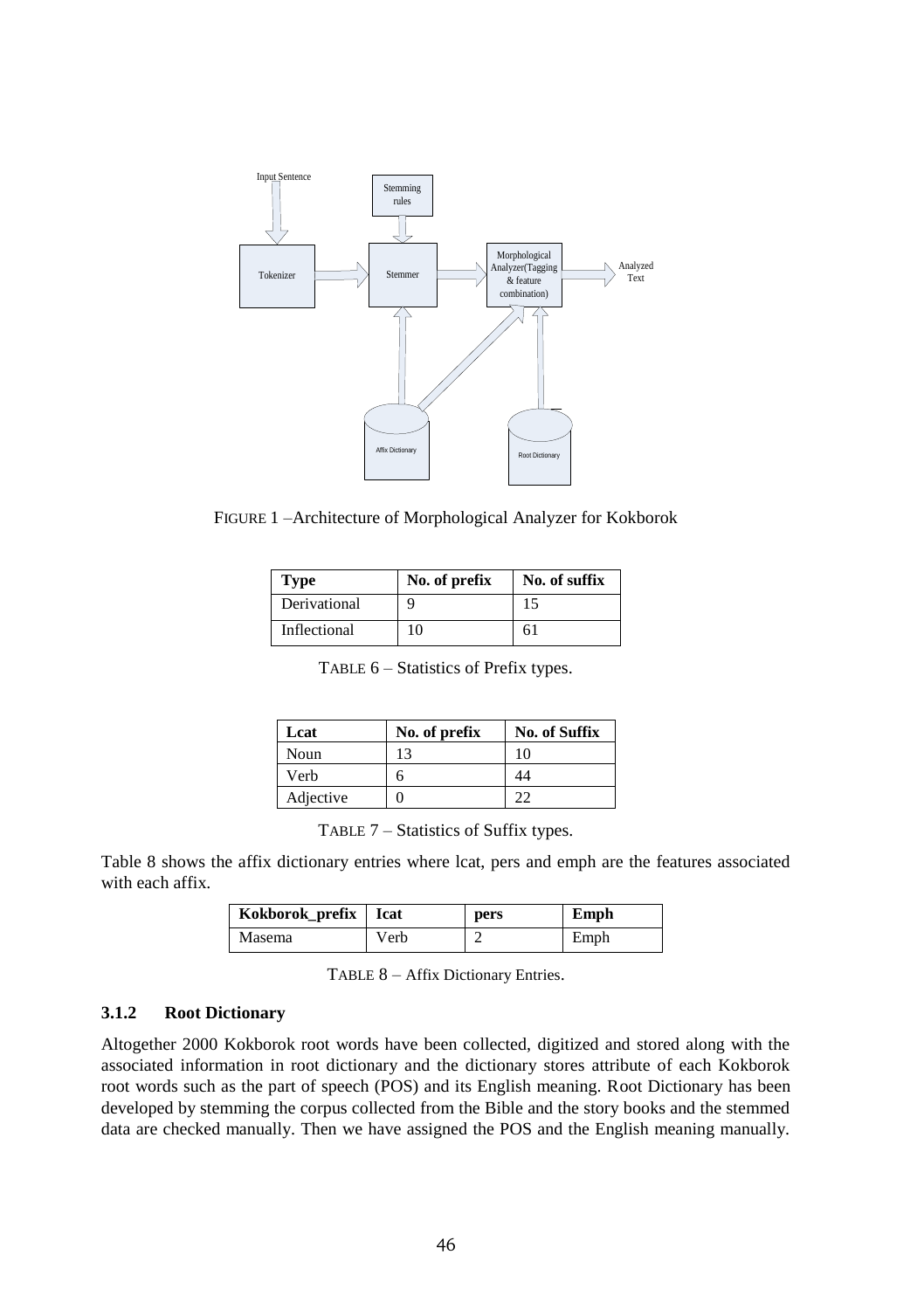The stemming algorithm used for the development of root dictionary is given below and Table 9 shows the root dictionary entries.

| <b>Kokborok</b> | $n \alpha c$ | <b>English</b> |
|-----------------|--------------|----------------|
|                 |              |                |

TABLE 9 – Root Dictionary Entries.

#### **3.2 Stemming algorithm for generating Root Words**

The algorithm is designed to remove both multiple suffixes as well as prefixes from the inflected words. It has been observed that the boundary of root words in Kokborok change after addition of suffixes (Patra et al., 2012). Thus we have added some rules in the algorithm as boundary changes after addition of suffixes. The algorithm is given below.

## **3.2.1 Prefix Stripping Algorithm**

- 1. repeat the step 2 until all the prefixes are removed
- 2. read the prefix, if matched then store it in array and decrease the length of string else read another prefix.
- 3. If length of string >2 then go for suffix stripping, else exit

# **3.2.2 Suffix Stripping Algorithm**

- 1. repeat the step 2 until all the suffixes are removed
- 2. read the largest suffix. if matched then check for rules. then store it in array and decrease the length of string else read another suffix.
- 3. exit.

We have achieved an accuracy of 85.5% by maximum suffix striping algorithm, where we striped maximum suffix first. There is no case of under stemming seen as we striped largest suffix first. The overall statistics of accuracies on major categories like verb, noun, adjective and adverbs are given in Table 10. In this case out of the total error, there are 69.3% mis-stemming and 30.7% over-stemming. For example,

Over- stemming: *sumano*(input) → *suma+no*(output)

Desired output: *suman+o*

Mis-stemming: *tongo*(input)*= tonk +o* (output) Desired output: *tong+o*

| Categories | Accuracy |
|------------|----------|
| Noun       | 72%      |
| Verb       | 79%      |
| Adjective  | 87%      |
| Adverbs    | 96%      |

Table 11 – Results of Morphological Analyzer.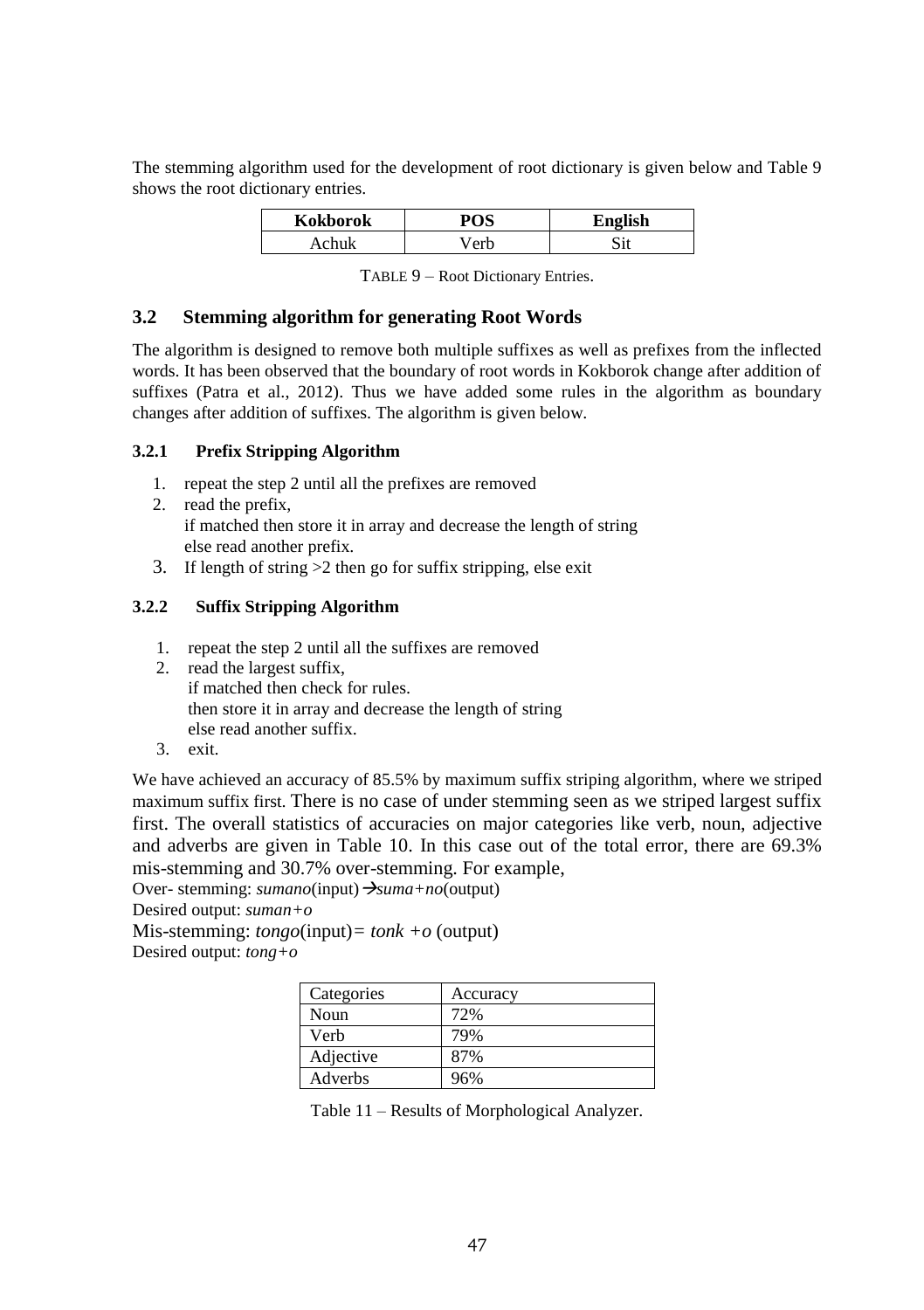We have observed more number of errors in case of proper nouns or nouns, because the occurrence of proper nouns or nouns is more in the sentences. Some words have alphabet pairs similar to the affixes leading to over stemming for example:

Mis-stemming: *Kothmano*  $\rightarrow$  *Kothman+o* (after stemming which is incorrect) Desired output: *Kothma+no*

In case of verbs, error occurs due to the order of stemming of word for example Mis-stemming:  $Malwi \rightarrow ma+lw$  (error if prefix stemmed first)

Desired output: *Mal+wi*(correct)

There are less number of errors in Adjectives and those are due to presence of alphabets similar to affix in the word. For example *bw+rwichwk* (error since bw is in prefix list), but "bwrwichwk" is a single words. Numbers of errors in case of adverbs are negligible.

# **4 Implementation Details**

The Morphological Analyzer has been used in the present work for identification of word class features and sentence type. Broadly, there are five types of words that can be handled by this Morphological Analyzer.

Free words are formed without any affixation or compounding. E.g. Borok (people). Words with multiple prefixes and suffixes, such word occurs in the pattern given below. Where P, RW, S stands for prefix, root word and suffix respectively.

| $P + RW$            | For e.g., <b><i>bupha</i></b> (my father)                                              |
|---------------------|----------------------------------------------------------------------------------------|
| $RW + S$            | For e.g., <i>Khumbarno</i> (to Khumbar)                                                |
| $P+RW+S.$           | For e.g. <b>Bu</b> kumuini (His/Her Brother In Law's)                                  |
| $P+RW+S+S$          | For e.g., $Ma(P)$ +thang (to go)+lai(S)+nai(S) $\rightarrow$ Mathanglainai(need to go) |
| $RW+RW$             | For e.g., Khwn (Flower)+Lwng(Garden) $\rightarrow$ Khwmlwng(Flowergarden)              |
| $RW + S + RW + S$ . | For e.g., $Hui(RW)(to hide)+jak(S)+hui(RW)+jak(S)+wi(S) \rightarrow Huiakhujakwi$      |
|                     | (Without Being Seen)                                                                   |

Compound words are formed by compounding among various words belonging to different part of speech. The various pattern of compounding is given below.

Noun + Noun Noun + Adjective Pronoun + Noun + Noun

# **4.1 Algorithm for implementing the Morphological Analyzer**

- 1. Give input Kokborok sentences to the tokenizer module.
- 2. Tokenize each sentence to words
- 3. Repeat from step 4 to 7 until each word is analysed
- 4. Check if the word is in dictionary
- 5. If match not found stem the word in to root and affixes
- 6. Check for the pattern given above with the help of root and affix dictionary. If match is found apply rules, combine grammatical features and tag the word. If not found then send the word to complex word handler.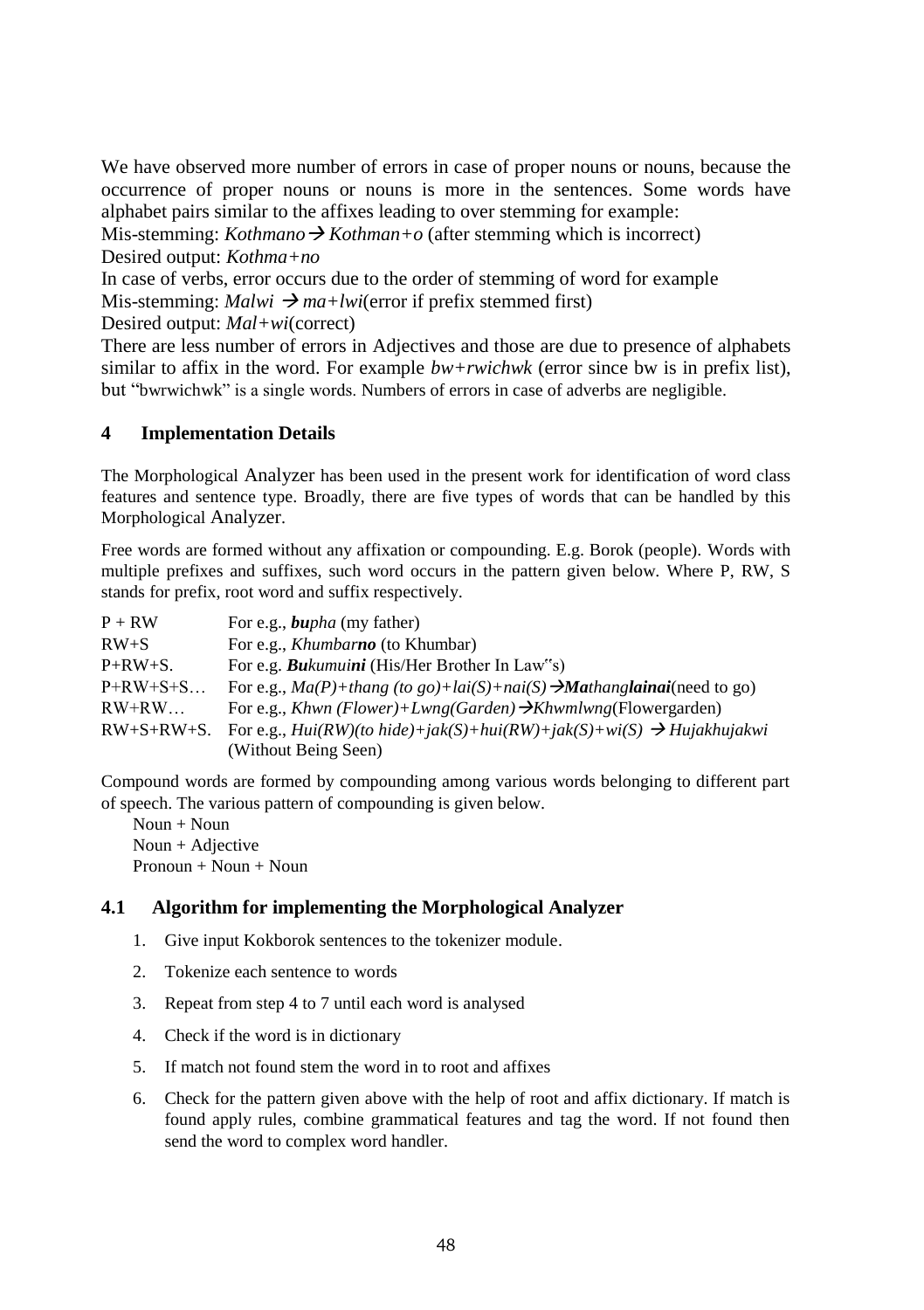- 7. Complex word handler will stem the word with the help of root dictionary. If match found then will tag accordingly, otherwise tag it a unknown words.
- 8. Exit.

The flow chart of the Morphological Analyzer is shown in Figure. 2.

#### **5 Evaluation**

In the segmentation of words, we tested two methods: (i) First affix isolation, then detection of root and (ii) First detection of root, then isolation of affixes. In the former case there is overhead due to repeated access to the root dictionary. On the other hand, the later approach needs a single pass in the root dictionary. The first approach handles the orthographic complexity well and the second strategy is much faster in comparison with the former. The Morphological Analyzer has been tested using the corpus. The unanalysed words have been tagged by the analyzer as unknown (unk) and after manual check it has been found out that maximum number of unknown words belong to proper noun, thus later on it was tagged as NNP. The Morph Analyzer was tested again and it has seen that it is giving a better result. Errors have been calculated on the basis of words wrongly tagged, unanalyzed words and words tagged as unk out of total input words. Correctness of Kokborok Morphological Analyzer is shown in Table 11. There are some unknown words which could not be analyzed based on rules available and due to unavailability of root word dictionary, are effectively reducing the performance of Morphology Analyzer. The words in Kokborok can be easily formed by affixations and compounding, so the number of unknown words are relatively large. The accuracy of the Morphanalyzer can be further improved by introducing more numbers of linguistic rules and adding more root words to the dictionary.



FIGURE 2 – Flowchart of Kokborok Morphological Analyzer.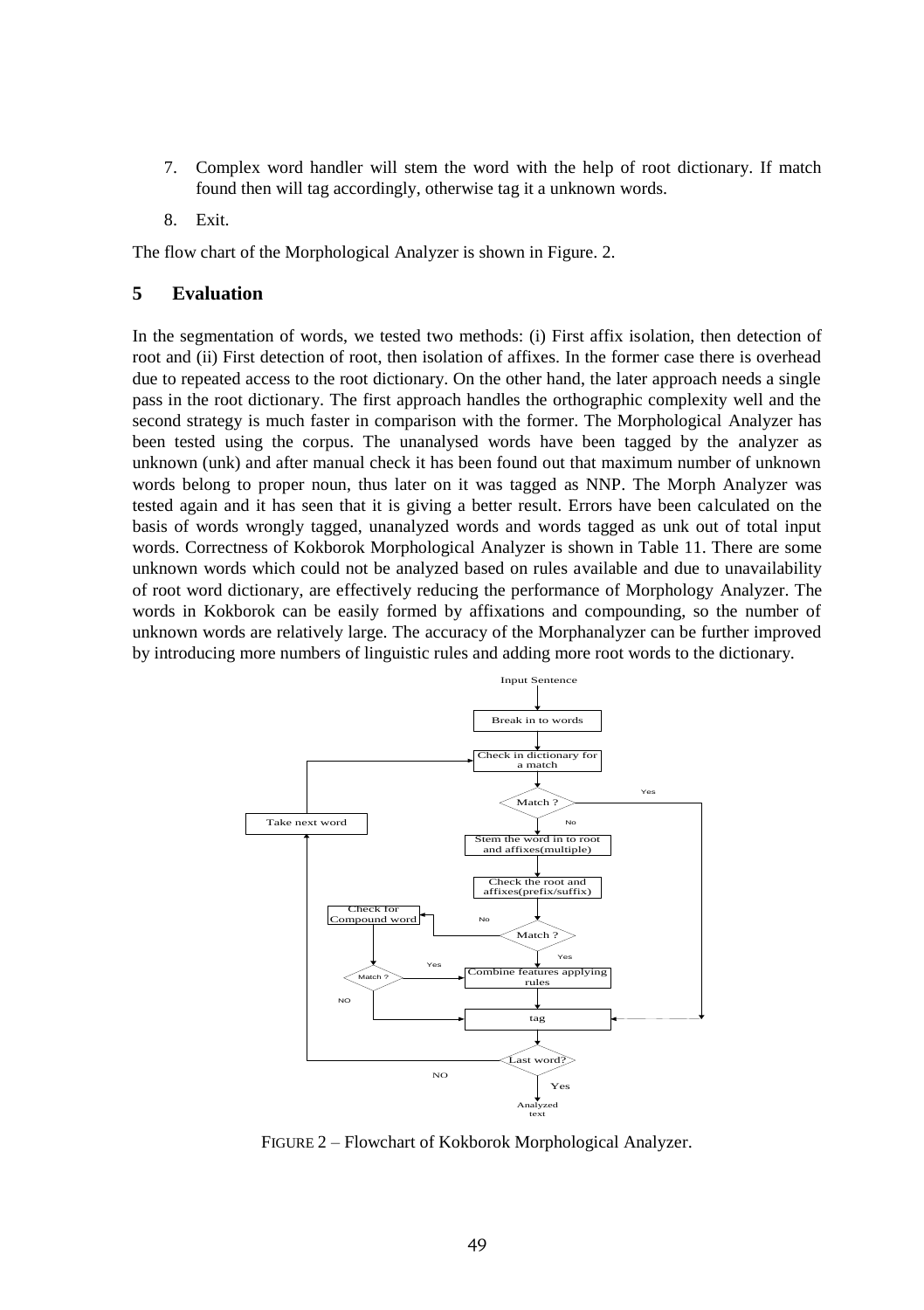|                         | Based on unanalyzed words   After UNK words tagged as<br>tagged as UNK | <b>NNP</b> |
|-------------------------|------------------------------------------------------------------------|------------|
|                         |                                                                        |            |
| Total input words       | 56732                                                                  | 56732      |
| Analyzed words          | 42549                                                                  | 45386      |
| Unanalyzed words        | 14183                                                                  | 11346      |
| % age of analysed words | 75%                                                                    | 80%        |
| % age of errors         | 25%                                                                    | 20%        |

TABLE 11 – Results of Morphological Analyzer.

# **Conclusion and Future Work**

In the present work, the development of a Kokborok Morphological Analyzer has been described. The analyzer uses three dictionaries of morphemes viz., root, prefix and suffix. The root dictionary stores the related information of the corresponding roots. The stemmer performs with an accuracy of 85.5% considering the inflectional and derivational suffixes. The Analyzer can classify the word classes and sentence types based on the affix information. In Kokborok, word category is not so distinct except Noun. The verbs are under bound category. The verb morphology is more complex than that of noun. The distinction between the noun class and verb classes is relatively clear; the distinction between nouns and adjectives is often vague. Thus, the assumption made for word categories depend upon the root category and affix information. Currently, we use a sequential search of a stem from the root dictionary because of its smaller size. Further a part of root may also be a prefix which leads to wrong tagging. In the stripping of the morphemes the various morphemes pattern combinations are tested. The morphology driven Kokborok POS tagging is very much dependent on the morphological analysis and lexical rules of each category.

The Natural Language Processing tools need more text corpus with better transfer rules and techniques to achieve quality output. The performance of the various Kokborok NLP tools that have been developed in the present work need to be improved by experimenting with various machine learning approaches with more training data. Future works include the developments of automatic Morphological Analyzer using some machine learning algorithms. The exploration and identification of additional linguistics factors that can be incorporated into the Morphological Analyzer to improve the performance is an important future task.

#### **References**

Choudhury, S., Singh, L., Borgohain, S. and Das, P. (2004). Morphological analyzer for Manipuri: Design and Implementation. *Applied Computing*, 123-129.

Das, A. and Bandyopadhyay, S. (2010). Morphological Stemming Cluster Identification for Bangla. *Knowledge Sharing Event-1: Task*, *3*.

Debbarma, Binoy and Debbarma, Bijesh (2001). Kokborok Terminology P-I, II, III, English-Kokborok-Bengali. Language Wing, Education Dept., TTAADC, Khumulwng, Tripura.

Debbarma, K., Patra, B. G., Debbarma, S., Kumari, L. and Purkayastha, B. S. (2012). Morphological analysis of Kokborok for universal networking language dictionary. In